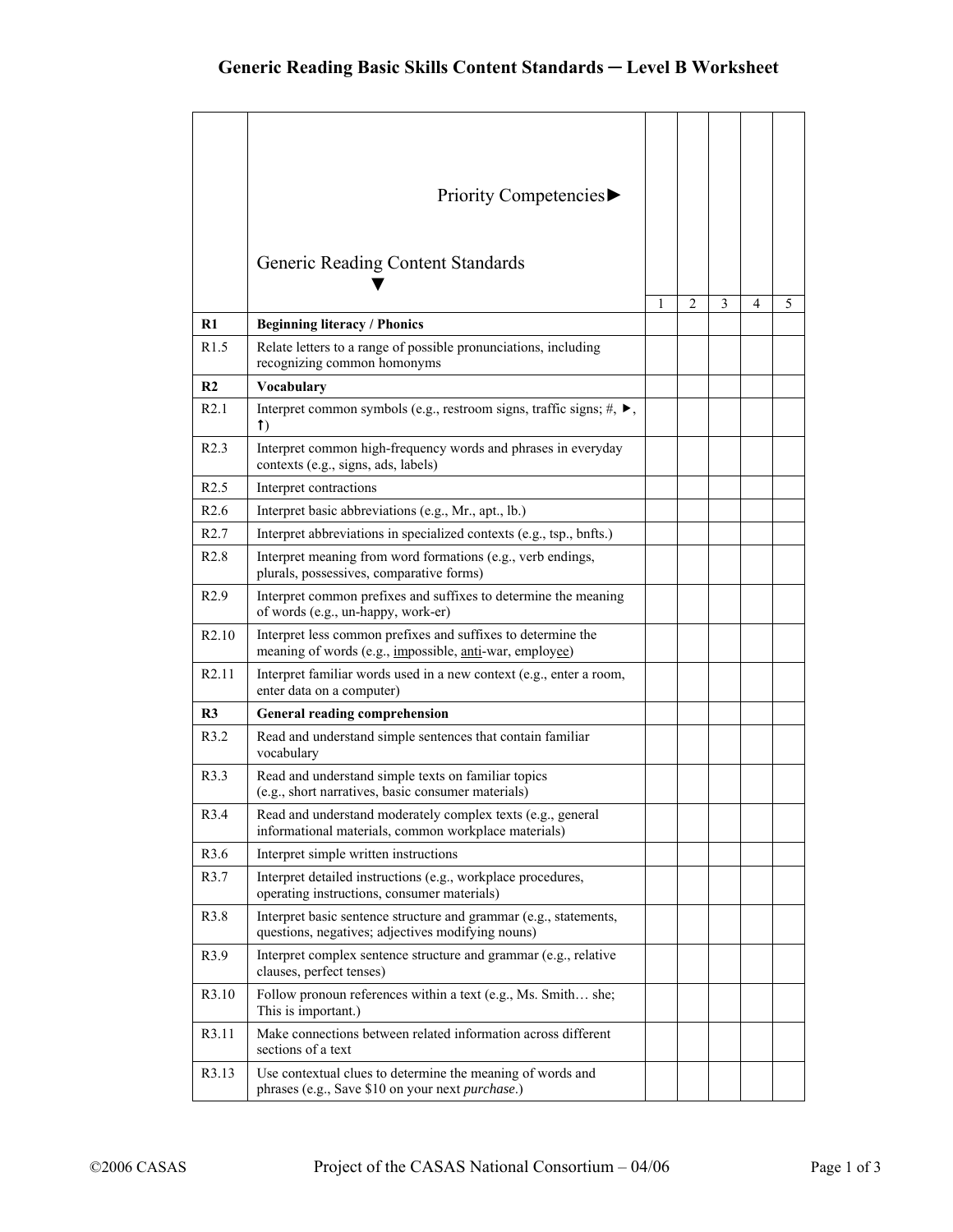|                  | Priority Competencies▶                                                                                                                                           |   |   |   |   |   |
|------------------|------------------------------------------------------------------------------------------------------------------------------------------------------------------|---|---|---|---|---|
|                  | Generic Reading Content Standards                                                                                                                                |   |   |   |   |   |
| R3.14            | Interpret signal words as clues to the organization and content of a<br>text (e.g., first then; however; it's important that)                                    | 1 | 2 | 3 | 4 | 5 |
| R3.15            | Interpret idioms and collocations from context                                                                                                                   |   |   |   |   |   |
| R3.17            | Interpret the connotative meaning of a word (e.g., inexpensive vs.<br>cheap)                                                                                     |   |   |   |   |   |
| R4               | <b>Text in format</b>                                                                                                                                            |   |   |   |   |   |
| R4.5             | Read simple handwriting                                                                                                                                          |   |   |   |   |   |
| R4.6             | Interpret simple forms (e.g., appointment sign-in sheet, class<br>registration)                                                                                  |   |   |   |   |   |
| R4.7             | Interpret complex forms (e.g., rental, insurance, pay statements)                                                                                                |   |   |   |   |   |
| R4.8             | Interpret information in charts and tables (e.g., bus schedules)                                                                                                 |   |   |   |   |   |
| R <sub>4.9</sub> | Interpret maps, diagrams, and graphs                                                                                                                             |   |   |   |   |   |
| R4.10            | Interpret written materials using formatting clues (e.g., headings,<br>captions, bullets, print features such as bold)                                           |   |   |   |   |   |
|                  |                                                                                                                                                                  |   |   |   |   |   |
| R <sub>5</sub>   | Reference materials                                                                                                                                              |   |   |   |   |   |
| R <sub>5.2</sub> | Locate information using an index or table of contents (e.g., of a<br>book, manual, computer application help feature)                                           |   |   |   |   |   |
| R <sub>5.3</sub> | Locate information organized in groups or categories (e.g., in a<br>department directory, catalog, on a web page)                                                |   |   |   |   |   |
| R <sub>5.5</sub> | Use a simplified dictionary or glossary                                                                                                                          |   |   |   |   |   |
| R <sub>5.6</sub> | Use a standard dictionary to distinguish between multiple<br>meanings of a word                                                                                  |   |   |   |   |   |
| R6               | <b>Reading strategies</b>                                                                                                                                        |   |   |   |   |   |
| R <sub>6.1</sub> | Predict the content of a text from title, pictures, type of material                                                                                             |   |   |   |   |   |
| R <sub>6.2</sub> | Scan simple text (e.g., ads, schedules, forms, paragraphs) to find<br>specific information                                                                       |   |   |   |   |   |
| R <sub>6.3</sub> | Scan complex or extended text (e.g., web pages, documents,<br>narratives) to find specific information                                                           |   |   |   |   |   |
| R <sub>6.4</sub> | Skim simple text for general meaning                                                                                                                             |   |   |   |   |   |
| R <sub>6.5</sub> | Skim complex text for general meaning or to determine subject<br>matter or organization                                                                          |   |   |   |   |   |
| R <sub>6.6</sub> | Use appropriate reading strategy (e.g., skimming, scanning,<br>predicting, inferring) to understand content of unfamiliar material<br>or specialized information |   |   |   |   |   |
| R <sub>6.7</sub> | Increase reading fluency (accuracy, speed)                                                                                                                       |   |   |   |   |   |
| R7               | Reading and thinking skills                                                                                                                                      |   |   |   |   |   |
| R7.2<br>R7.4     | Identify the main idea of a multi-paragraph text<br>Determine the sequence of events in a simple narrative                                                       |   |   |   |   |   |